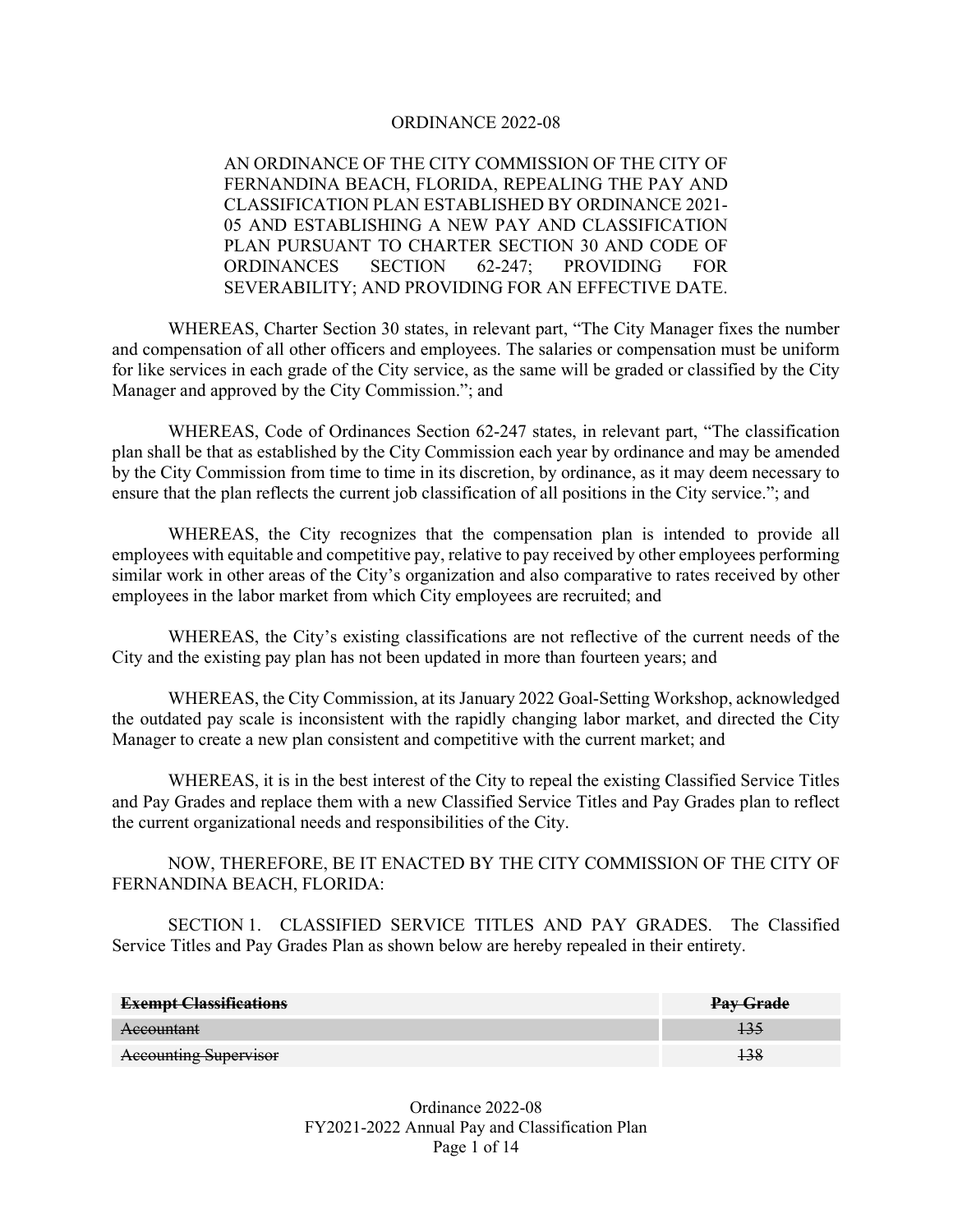| Administrative Coordinator                                 | 131              |
|------------------------------------------------------------|------------------|
| <b>Administrative Services Manager</b>                     | 137              |
| <b>Airport Director</b>                                    | 143              |
| <b>Airport Operations Manager</b>                          | 134              |
| <b>Aquatics Manager</b>                                    | 131              |
| <b>Associate Medical Director</b>                          | 143              |
| <b>Exempt Classifications (continued)</b>                  | <b>Pay Grade</b> |
| <b>Building Director</b>                                   | 145              |
| <b>Building Official</b>                                   | 143              |
| <b>City Engineer</b>                                       | 147              |
| <b>Code Enforcement Director</b>                           | 137              |
| Community Rating System (CRS) Administrator/Office Manager | 135              |
| Comptroller                                                | 147              |
| Deputy Building Official                                   | 142              |
| <b>Deputy City Clerk</b>                                   | 132              |
| <b>Deputy City Manager</b>                                 | 147              |
| <b>Deputy Fire Chief</b>                                   | 142              |
| <b>Deputy Police Chief</b>                                 | 144              |
| <b>Digital Communications Specialist</b>                   | 136              |
| <b>Drafter</b>                                             | 126              |
| <b>Facilities Maintenance Superintendent</b>               | 138              |
| Fire Chief                                                 | 144              |
| Fleet, Facilities, and Sanitation Director                 | 143              |
| Grants Administrator                                       | 137              |
| Human Resources Generalist                                 | 131              |
| <b>Human Resources Director</b>                            | 143              |
| <b>Information Technology Director</b>                     | 143              |
| Junior Accountant                                          | 132              |
| <b>Legal Assistant</b>                                     | 132              |
| Maintenance Director                                       | 143              |
| Network Administrator                                      | 139              |
| Office Manager                                             | 132              |
| Paralegal                                                  | 137              |
| Parks Maintenance Superintendent                           | 138              |
| Parks & Recreation Assistant Director                      | 138              |
| Parks & Recreation Director                                | 143              |
| Parks & Recreation Manager                                 | 136              |

Ordinance 2022-08 FY2021-2022 Annual Pay and Classification Plan Page 2 of 14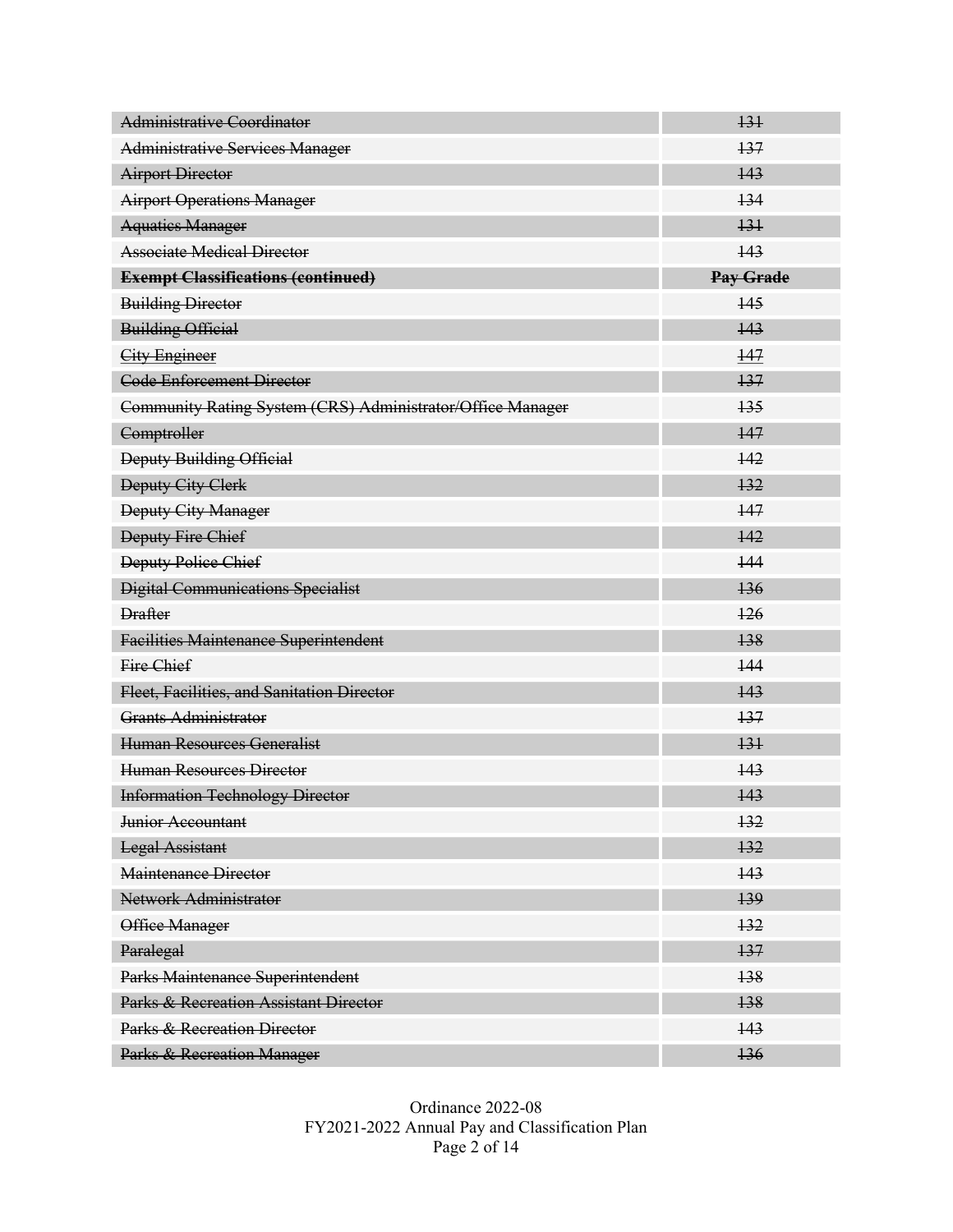| Planner I                                 | 134              |
|-------------------------------------------|------------------|
| Planner H                                 | 136              |
| Planning and Conservation Director        | 143              |
| Police Captain                            | 143              |
| Police Chief                              | 146              |
| <b>Police Services Manager</b>            | 136              |
| <b>Exempt Classifications (continued)</b> | <b>Pay Grade</b> |
| Project Manager                           | 143              |
| <b>Public Information Officer</b>         | 131              |
| <b>Recreation Programs Supervisor</b>     | 131              |
| Senior Human Resources Generalist         | 133              |
| <b>Senior Planner</b>                     | 138              |
| <b>Stormwater Director</b>                | 143              |
| <b>Systems Administrator</b>              | 136              |
| <b>Urban Forestry Inspector/Arborist</b>  | 135              |
| Utilities Director                        | 146              |
| Utility Billing Supervisor                | 135              |
| Utility Operations Superintendent         | 143              |
|                                           |                  |
| <b>Non-Exempt Classifications</b>         | <b>Pay Grade</b> |
| <b>Accounting Clerk</b>                   | 128              |
| Administrative Specialist                 | 128              |
| <b>Airport Operations Specialist</b>      | 131              |
| <b>Building Inspector I</b>               | 135              |
| <b>Building Inspector II</b>              | 136              |
| <b>Building Inspector III</b>             | 137              |
| <b>Chief Plant Operator</b>               | 133              |
| Childcare Professional                    | 120              |
| <b>Code Enforcement Officer</b>           | 131              |
| <b>Communications Officer Supervisor</b>  | 129              |
| <b>Customer Service Specialist</b>        | 126              |
| <b>Deputy Wastewater Superintendent</b>   | 136              |
| Electrician                               | 131              |
| Electrician/HVAC Technician               | 131              |
| Engineer I                                | 132              |
| Evidence & Property Custodian             | 130              |
| <b>Facilities Maintenance Tech</b>        | 127              |

Ordinance 2022-08 FY2021-2022 Annual Pay and Classification Plan Page 3 of 14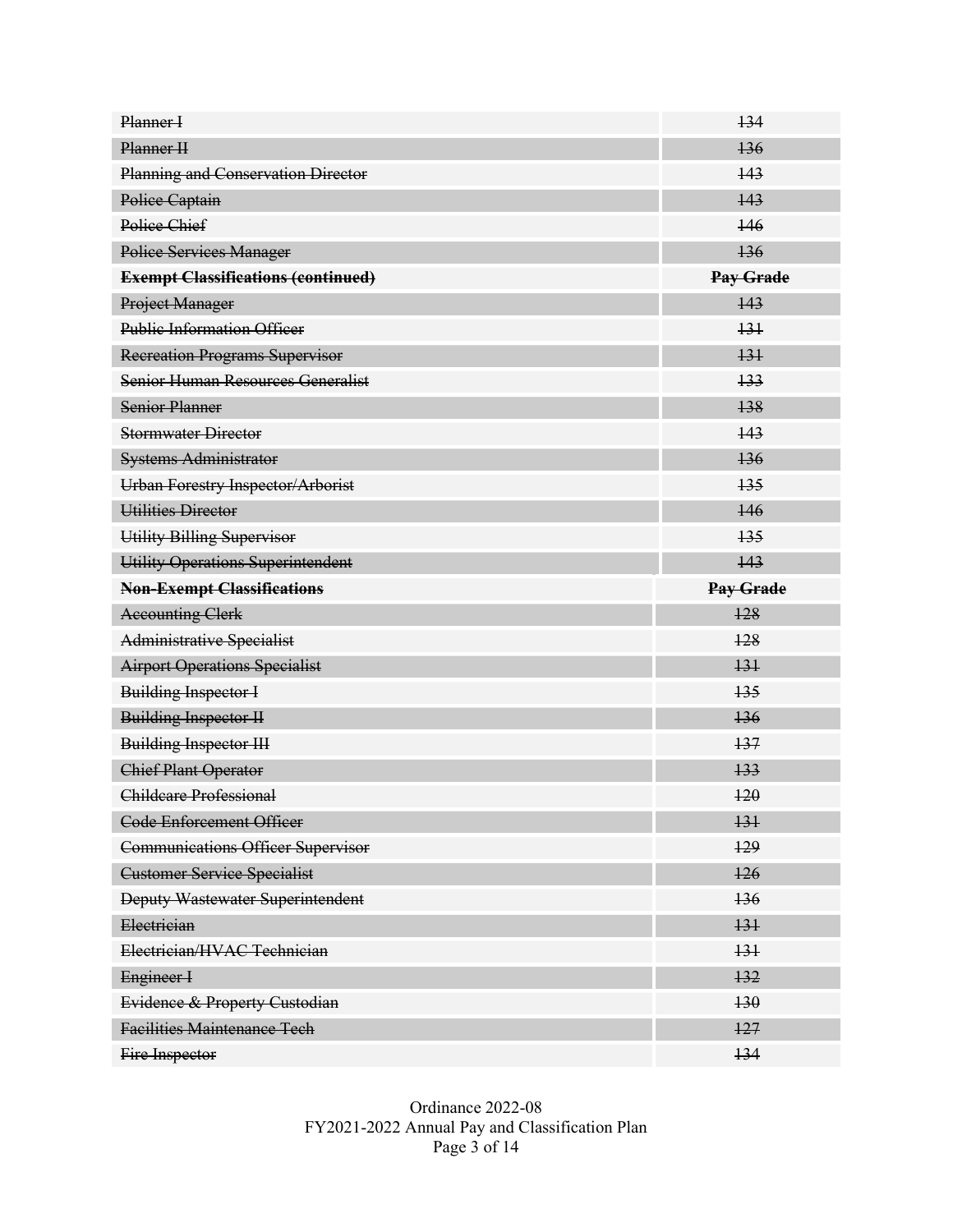| Fire/Rescue Captain                           | 138              |
|-----------------------------------------------|------------------|
| Fire/Rescue Engineer                          | 133              |
| <b>Fire/Rescue Lieutenant</b>                 | 136              |
| Firefighter/EMT                               | 131              |
| Firefighter/Paramedie                         | 131              |
| Foreman                                       | 131              |
| <b>Non-Exempt Classifications (continued)</b> | <b>Pay Grade</b> |
| <b>Heavy Equipment Operator</b>               | 128              |
| <b>Help Desk Specialist</b>                   | 130              |
| <b>Information Technology Technician</b>      | 132              |
| Intern I                                      | H <sub>8</sub>   |
| Intern H                                      | 125              |
| <b>Lead Operator</b>                          | 133              |
| Maintenance Assistant                         | 122              |
| Maintenance Tech I                            | 126              |
| Maintenance Tech II                           | 128              |
| Maintenance Tech III                          | 130              |
| Maintenance Worker                            | 123              |
| <b>Master Mechanie</b>                        | 130              |
| <b>Master Mechanic Senior</b>                 | 133              |
| Mechanie                                      | 127              |
| <b>Meter Reader</b>                           | 126              |
| Ocean-Rescue Lifeguard I                      | 124              |
| Ocean-Rescue Lifeguard II                     | 125              |
| Ocean-Rescue Lifeguard III                    | 126              |
| Ocean-Rescue Supervisor                       | 131              |
| <b>Office Assistant</b>                       | 123              |
| Permit Specialist                             | 128              |
| Planning Technician                           | 130              |
| Plans Examiner                                | 136              |
| <b>Plant Operator</b>                         | 130              |
| Police Corporal                               | 24               |
| Police Detective                              | 22               |
| Police Officer                                | 22               |
| Police Reserve Officer                        | 122              |
| Police Sergeant                               | 26               |
| Police Service Aide                           | 125              |

Ordinance 2022-08 FY2021-2022 Annual Pay and Classification Plan Page 4 of 14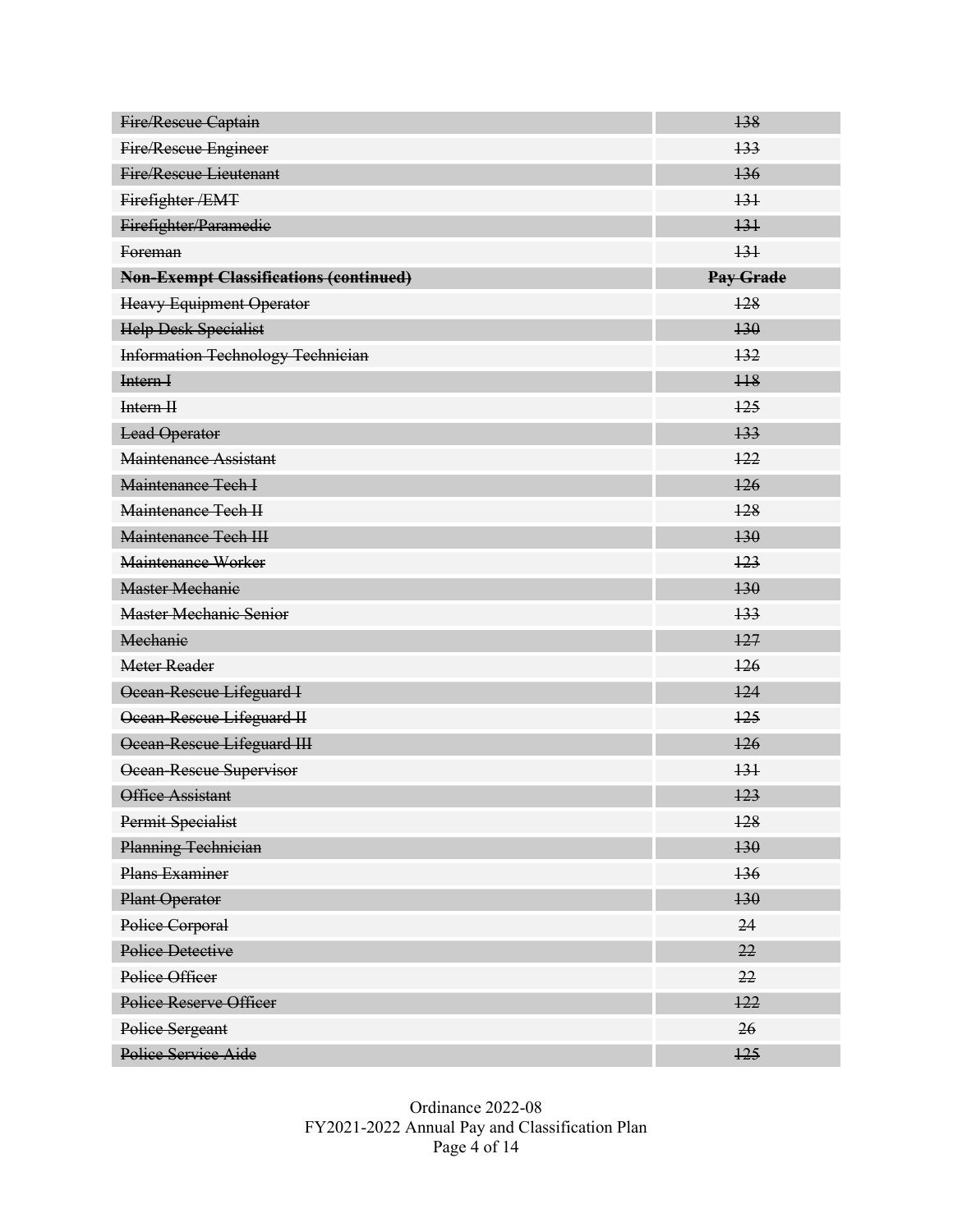| Pool Lifeguard                                | H <sub>8</sub> |
|-----------------------------------------------|----------------|
| <b>Purchasing Agent</b>                       | 132            |
| Records Coordinator                           | 129            |
| <b>Recreation Aide</b>                        | H <sub>8</sub> |
| <b>Recreation Coordinator</b>                 | 124            |
| <b>Recreation Leader</b>                      | 124            |
| <b>Non-Exempt Classifications (continued)</b> | Pay Grade      |
| Sign Technician                               | 127            |
| Sr. Building Inspector                        | 138            |
| <b>Sr. Childcare Professional</b>             | 122            |
| Sr. Electrician/HVAC Technician               | 133            |
| <b>Sr. Permit Specialist</b>                  | 130            |
| Sr. Lifeguard                                 | H <sup>9</sup> |
| <b>Sr. Maintenance Worker</b>                 | 125            |
| <b>Sr. Plans Examiner</b>                     | 138            |
| <b>Sr. Police Reserve Officer</b>             | 130            |
| Sr. Water Safety Instructor/Lifeguard         | 121            |
| <b>Staff Assistant</b>                        | 126            |
| <b>Stormwater Heavy Equipment Operator I</b>  | 129            |
| <b>Stormwater Heavy Equipment Operator II</b> | 130            |
| <b>Stormwater Operator I</b>                  | 126            |
| <b>Stormwater Operator II</b>                 | 127            |
| Utility Billing Specialist                    | 128            |
| Warehouse Tech                                | 128            |
| Water Collector                               | 124            |
| Water Fitness Instructor                      | 126            |
| Water Locator                                 | 123            |
| <b>Water Quality Supervisor</b>               | 136            |
| Water Safety Instructor                       | 119            |
| Water Tech I                                  | 126            |
| Water Tech II                                 | 128            |
| Wastewater Plant Operator Trainee             | 126            |
| Wastewater Systems Tech I                     | 126            |
| Wastewater Systems Tech II                    | 128            |
| Youth Program Supervisor                      | 128            |

Ordinance 2022-08 FY2021-2022 Annual Pay and Classification Plan Page 5 of 14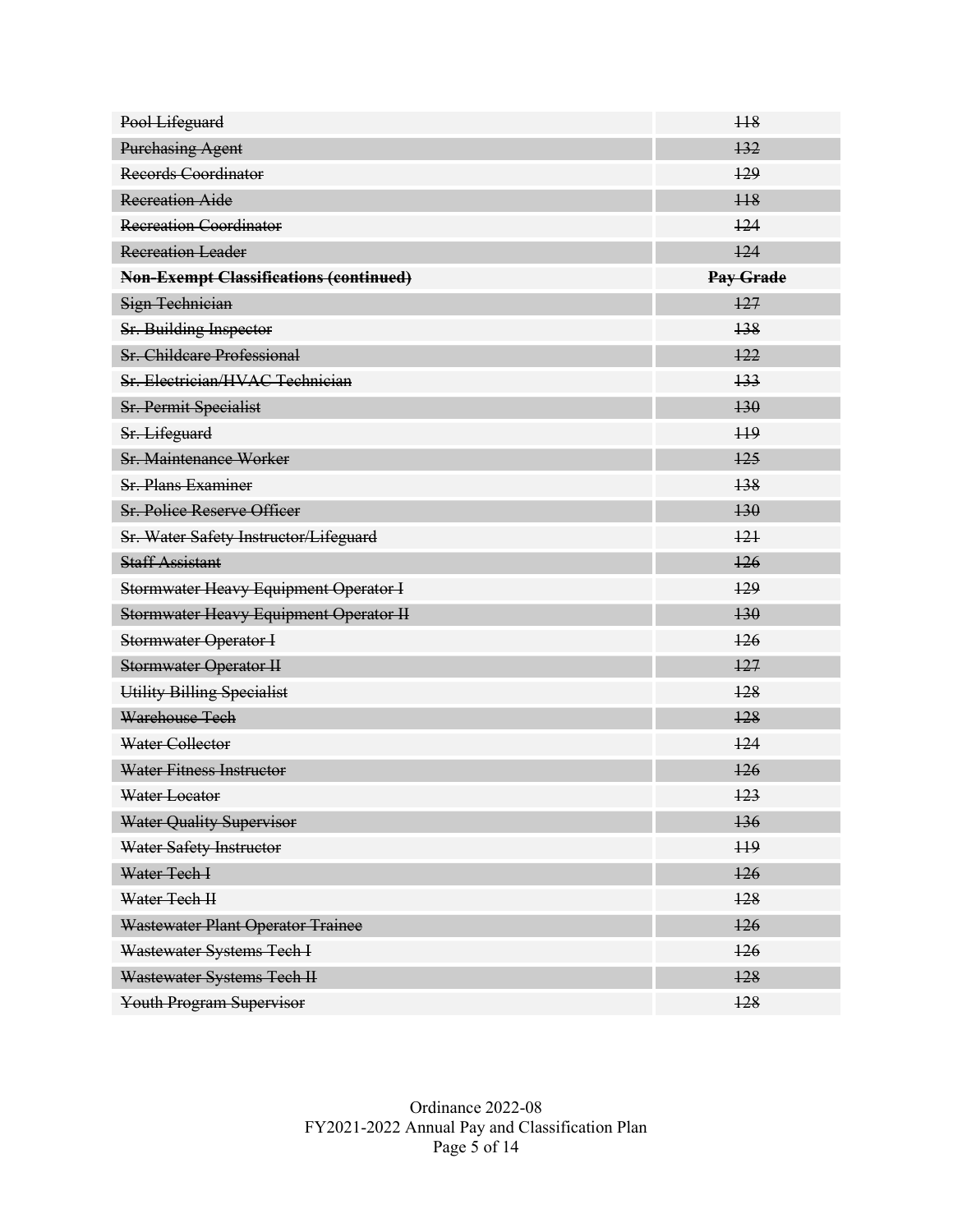SECTION 2. CLASSIFIED SERVICE TITLES AND PAY GRADES. A new Classified Service Titles and Pay Grades Plan is hereby established as shown below.

| <b>POSITION TITLE</b>                   | <b>FLSA</b>   | <b>GRADE</b> |
|-----------------------------------------|---------------|--------------|
| Accountant                              | Exempt        | 212          |
| <b>Accounting Clerk</b>                 | Non-Exempt    | 205          |
| <b>Accounting Manager</b>               | Exempt        | 138          |
| <b>Accounting Supervisor</b>            | Exempt        | 214          |
| Administrative Coordinator              | Exempt        | 210          |
| <b>Administrative Services Manager</b>  | Exempt        | 213          |
| <b>Administrative Specialist</b>        | Non-Exempt    | 205          |
| <b>Airport Director</b>                 | Exempt        | 143          |
| <b>Airport Operations Manager</b>       | <b>Exempt</b> | 211          |
| <b>Assistant Golf Course Supt</b>       | Exempt        | 213          |
| <b>Assistant Parks and Rec Director</b> | Exempt        | 138          |
| <b>Building Director</b>                | Exempt        | 145          |
| <b>Building Inspector I</b>             | Non-Exempt    | 210          |
| <b>Building Inspector II</b>            | Non-Exempt    | 212          |
| Building Inspector III                  | Non-Exempt    | 214          |
| <b>Building Services Manager</b>        | Exempt        | 211          |
| <b>Building Technology Analyst</b>      | Non-Exempt    | 208          |
| Cart Attendant                          | Non-Exempt    | 201          |
| Child Care Professional                 | Non-Exempt    | 202          |
| Code Enforcement Director               | Exempt        | 137          |
| Code Enforcement Officer                | Non-Exempt    | 210          |
| Comptroller                             | Exempt        | 147          |
| <b>Customer Service Specialist</b>      | Non-Exempt    | 205          |
| Deputy Building Official                | Exempt        | 142          |
| Deputy City Clerk                       | <b>Exempt</b> | 213          |
| Deputy City Manager                     | Exempt        | <u>147</u>   |
| Deputy Fire Chief                       | Exempt        | <u>142</u>   |
| Deputy Police Chief                     | Exempt        | 144          |
| Deputy Wastewater Superintendent        | Non-Exempt    | <u>136</u>   |
| <b>Digital Communications Manager</b>   | Exempt        | 213          |
| Driving Range Attendant                 | Non-Exempt    | 201          |
| Electrician/HVAC Technician             | Non-Exempt    | 209          |

Ordinance 2022-08 FY2021-2022 Annual Pay and Classification Plan Page  $6$  of 14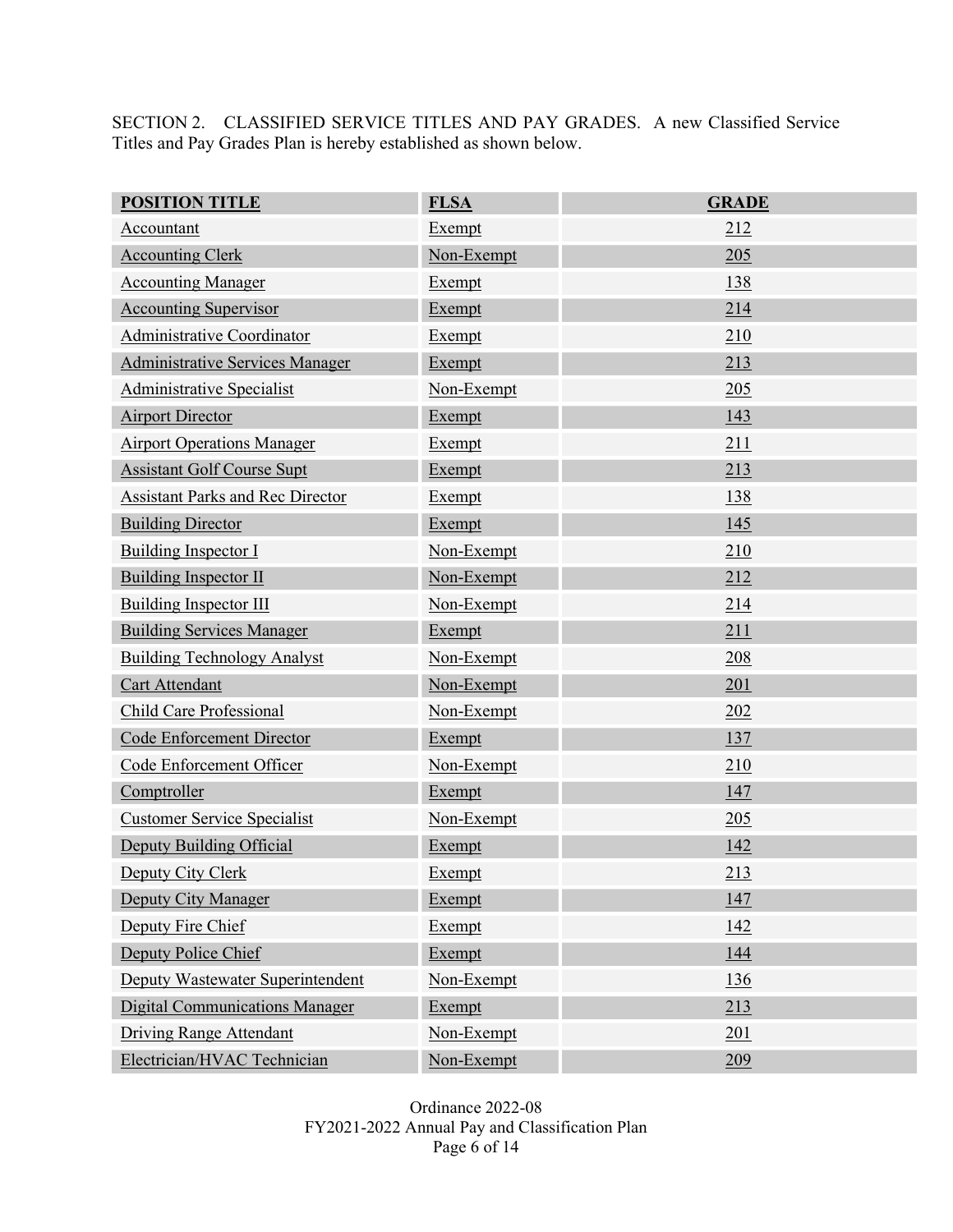| <b>POSITION TITLE</b>                        | <b>FLSA</b>   | <b>GRADE</b> |
|----------------------------------------------|---------------|--------------|
| <b>Facilities Maintenance Superintendent</b> | <b>Exempt</b> | 138          |
| Fire Chief                                   | Exempt        | 144          |
| <b>Fire Services Manager</b>                 | Exempt        | 211          |
| Food and Beverage Manager                    | Exempt        | 213          |
| <b>Golf Course General Manager</b>           | <b>Exempt</b> | 143          |
| Golf Course Superintendent                   | Exempt        | 138          |
| Golf Professional                            | <b>Exempt</b> | 207          |
| <b>Grants Administrator</b>                  | Exempt        | 137          |
| <b>Heavy Equipment Operator</b>              | Non-Exempt    | 205          |
| Human Resources Director                     | Exempt        | 143          |
| Human Resources Generalist                   | Exempt        | 210          |
| <b>Information Technology Director</b>       | Exempt        | 143          |
| <b>Information Technology Technician</b>     | Non-Exempt    | 208          |
| Intern                                       | Non-Exempt    | 201          |
| Junior Accountant                            | Exempt        | 210          |
| <b>Lead Operator</b>                         | Non-Exempt    | 211-212      |
| <b>Legal Assistant</b>                       | Exempt        | 213          |
| Maintenance Assistant                        | Non-Exempt    | 201          |
| Maintenance Technician I                     | Non-Exempt    | 203          |
| Maintenance Technician II                    | Non-Exempt    | 205          |
| Maintenance Technician III                   | Non-Exempt    | 209          |
| Master Mechanic                              | Non-Exempt    | 209          |
| Mechanic                                     | Non-Exempt    | 205          |
| Ocean Rescue Lieutenant                      | Exempt        | 209          |
| Ocean Rescue Lifeguard I                     | Non-Exempt    | 203          |
| Ocean Rescue Lifeguard II                    | Non-Exempt    | 204          |
| Ocean Rescue Lifeguard III                   | Non-Exempt    | 205          |
| <b>Operations Director</b>                   | Exempt        | 143          |
| <b>Operations Services Manager</b>           | Exempt        | 213          |
| Parks and Recreation Director                | Exempt        | 143          |
| Parks and Recreation Manager                 | Exempt        | 213          |
| Parks Maintenance Superintendent             | Exempt        | 138          |
| Permit Specialist                            | Non-Exempt    | 205          |
| Planner I                                    | Exempt        | 210          |
| Planner II                                   | Exempt        | 212          |

Ordinance 2022-08 FY2021-2022 Annual Pay and Classification Plan Page 7 of 14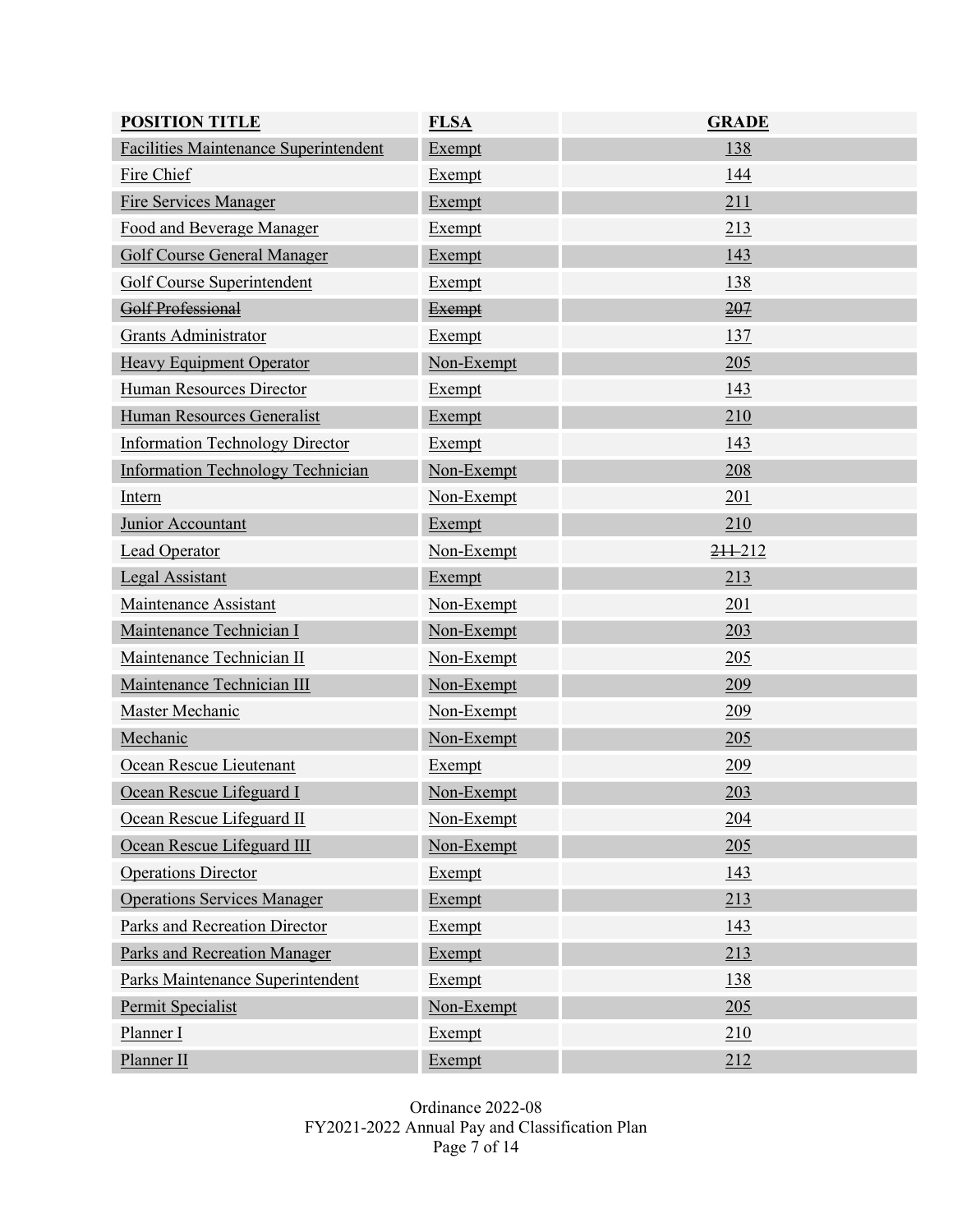| <b>POSITION TITLE</b>                    | <b>FLSA</b>   | <b>GRADE</b> |
|------------------------------------------|---------------|--------------|
| Planning and Conservation Director       | Exempt        | 143          |
| <b>Planning Technician</b>               | Non-Exempt    | 209          |
| Plans Examiner                           | Non-Exempt    | 214          |
| Police Captain                           | Exempt        | 143          |
| Police Chief                             | <b>Exempt</b> | 146          |
| Police Reserve Officer                   | Non-Exempt    | <u>209</u>   |
| Police Service Aide                      | Non-Exempt    | 204          |
| Police Services Coordinator              | Exempt        | 210          |
| Police Services Manager                  | <b>Exempt</b> | 211          |
| Pool Lifeguard                           | Non-Exempt    | 202          |
| Pro Shop Attendant                       | Non-Exempt    | 201          |
| Project Coordinator                      | Exempt        | 214          |
| <b>Purchasing Agent</b>                  | Non-Exempt    | 210          |
| Records Coordinator                      | Non-Exempt    | 206          |
| <b>Recreation Aide</b>                   | Non-Exempt    | 201          |
| <b>Recreation Coordinator</b>            | Non-Exempt    | 203          |
| <b>Recreation Programs Supervisor</b>    | Exempt        | 209          |
| <b>Sanitation Operator I</b>             | Non-Exempt    | 205          |
| <b>Sanitation Operator II</b>            | Non-Exempt    | 209          |
| Server/Cook                              | Non-Exempt    | 201          |
| Sr. Human Resources Generalist           | <b>Exempt</b> | 211          |
| Sr. Maintenance Technician               | Non-Exempt    | 212          |
| Sr. Master Mechanic                      | Non-Exempt    | 212          |
| Sr. Planner                              | <b>Exempt</b> | 214          |
| Sr. Pool Lifeguard                       | Non-Exempt    | 204          |
| <b>Staff Assistant</b>                   | Non-Exempt    | 203          |
| <b>Starter Ranger</b>                    | Non-Exempt    | 201          |
| <b>System Administrator</b>              | Exempt        | 216          |
| <b>Urban Forestry Inspector Arborist</b> | Exempt        | 212          |
| Utilities Chief Plant Operator           | Non-Exempt    | 212          |
| <b>Utilities Director</b>                | Exempt        | <u>146</u>   |
| Utilities Engineer                       | Exempt        | 138          |
| Utilities GIS Technician                 | Non-Exempt    | 204          |
| Utilities Operations Superintendent      | Exempt        | <u>143</u>   |
| <b>Utilities Plant Operator I</b>        | Non-Exempt    | 210          |

Ordinance 2022-08 FY2021-2022 Annual Pay and Classification Plan Page 8 of 14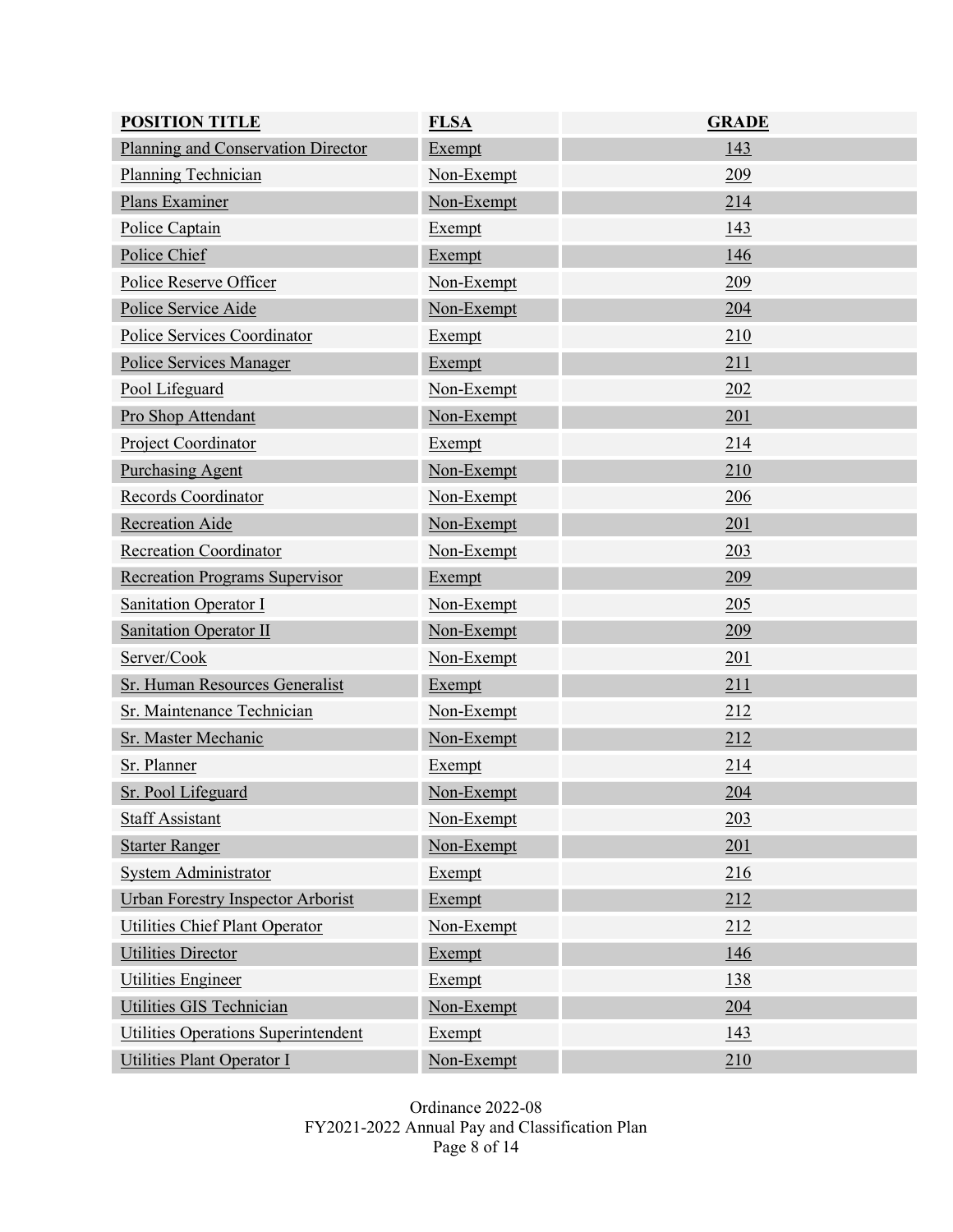| <b>POSITION TITLE</b>      | <b>FLSA</b> | <b>GRADE</b> |
|----------------------------|-------------|--------------|
| Utility Billing Specialist | Non-Exempt  | 206          |
| Utility Technician I       | Non-Exempt  | 204          |
| Utility Technician II      | Non-Exempt  | 206          |
| Warehouse Coordinator      | Non-Exempt  | <u>210</u>   |
| Water Safety Instructor    | Non-Exempt  | <u>204</u>   |

SECTION 3. CONSOLIDATED PAY PLAN. The Classified Service Pay Scale for Directors and General Employees (Appendix "A"), Fire Department (Appendix "B"), and Police Department (Appendix "C") are hereby repealed in their entirety.

|                                     |                          |         | Appendix "A"      |       |          |       |  |
|-------------------------------------|--------------------------|---------|-------------------|-------|----------|-------|--|
| <b>Classified Service Pay Scale</b> |                          |         |                   |       |          |       |  |
|                                     | <b>General Employees</b> |         |                   |       |          |       |  |
|                                     |                          |         | Effective-        |       |          |       |  |
| Grade                               | Minimum                  | Maximum | <b>Hourly Max</b> |       |          |       |  |
|                                     |                          |         |                   |       |          |       |  |
| 118                                 | \$17,835                 | 8.57    | \$22,962          | 11.04 | \$28,090 | 13.50 |  |
| 119                                 | \$18,729                 | 9.00    | \$24,113          | 11.59 | \$29,498 | 14.18 |  |
| 120                                 | \$19,644                 | 9.44    | \$25,292          | 12.16 | \$30,939 | 14.87 |  |
| 121                                 | \$20,644                 | 9.93    | \$26,579          | 12.78 | \$32,514 | 15.63 |  |
| 122                                 | \$21,644                 | 10.41   | \$27,867          | 13.40 | \$34,090 | 16.39 |  |
| 123                                 | \$22,251                 | 10.70   | \$29,042          | 13.96 | \$35,833 | 17.23 |  |
| 124                                 | \$23,900                 | 11.49   | \$30,771          | 14.79 | \$37,643 | 18.10 |  |
| 125                                 | \$25,071                 | 12.05   | \$32,279          | 15.52 | \$39,486 | 18.98 |  |
| 126                                 | \$26,384                 | 12.68   | \$33,941          | 16.32 | \$41,498 | 19.95 |  |
| 127                                 | \$27,667                 | 13.30   | \$35,622          | 17.13 | \$43,576 | 20.95 |  |
| 128                                 | \$29,029                 | 13.96   | \$37,375          | 17.97 | \$45,721 | 21.98 |  |
| 129                                 | \$30,498                 | 14.66   | \$39,266          | 18.88 | \$48,034 | 23.09 |  |
| 130                                 | \$31,988                 | 15.38   | \$41,185          | 19.80 | \$50,381 | 24.22 |  |
| 131                                 | \$33,594                 | 16.15   | \$43,252          | 20.79 | \$52,911 | 25.44 |  |
| 132                                 | \$35,271                 | 16.96   | \$45,411          | 21.83 | \$55,551 | 26.71 |  |
| 133                                 | \$37,039                 | 17.81   | \$47,687          | 22.93 | \$58,336 | 28.05 |  |
| 134                                 | \$38,894                 | 18.70   | \$50,076          | 24.08 | \$61,258 | 29.45 |  |
| 135                                 | \$40,840                 | 19.63   | \$52,582          | 25.28 | \$64,323 | 30.92 |  |
| 136                                 | \$42,875                 | 20.61   | \$55,202          | 26.54 | \$67,529 | 32.47 |  |
| 137                                 | \$45,018                 | 21.64   | \$57,961          | 27.87 | \$70,903 | 34.09 |  |
| 138                                 | \$47,266                 | 22.72   | \$60,855          | 29.26 | \$74,444 | 35.79 |  |
| 139                                 | \$49,623                 | 23.86   | \$63,890          | 30.72 | \$78,157 | 37.58 |  |
| 140                                 | \$52,100                 | 25.05   | \$67,079          | 32.25 | \$82,058 | 39.45 |  |

Ordinance 2022-08 FY2021-2022 Annual Pay and Classification Plan Page 9 of 14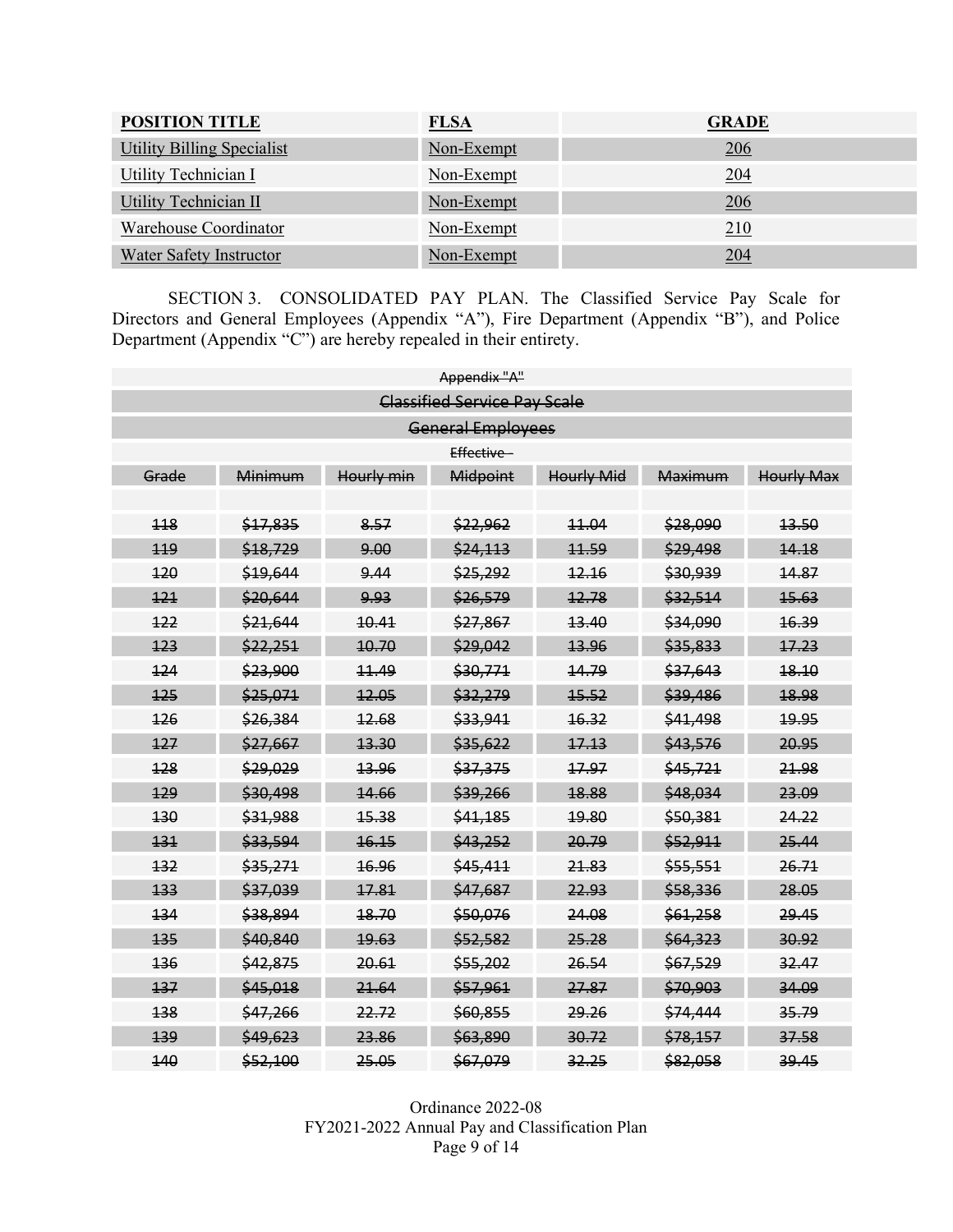| 141        | <del>\$54,715</del> | <del>26.31</del> | \$70,445             | <del>33.87</del> | \$86,176             | 41.43            |
|------------|---------------------|------------------|----------------------|------------------|----------------------|------------------|
| <u>442</u> | \$57,458            | <del>27.62</del> | \$73,977             | 35.57            | \$90,496             | 43.51            |
| 143        | \$60,332            | 29.01            | \$77,677             | 37.34            | \$95,023             | 45.68            |
| 144        | \$63,360            | 30.46            | \$81,575             | 39.22            | \$99,791             | 47.98            |
| <b>145</b> | \$66,500            | 31.97            | \$85,750             | 41.23            | \$105,000            | 50.48            |
| <b>146</b> | <del>\$69,825</del> | 33.57            | \$89,885             | 43.21            | \$109,946            | 52.86            |
| 147        | \$73,316            | 35.25            | <del>\$111,648</del> | <del>53.68</del> | <del>\$149,975</del> | <del>72.10</del> |

| Appendix "B"                                                                                                                                |                         |            |                   |                    |             |          |         |
|---------------------------------------------------------------------------------------------------------------------------------------------|-------------------------|------------|-------------------|--------------------|-------------|----------|---------|
| <b>CLASSIFIED SERVICE PAY SCALE</b>                                                                                                         |                         |            |                   |                    |             |          |         |
|                                                                                                                                             | <b>FIRE DEPARTMENT*</b> |            |                   |                    |             |          |         |
|                                                                                                                                             |                         |            | <b>Effective-</b> |                    |             |          |         |
| <b>Title</b><br>Midpoint<br>Min<br>Grade<br><b>Max</b><br>Hourly<br>Hourly<br><b>Hourly</b><br>Mid<br>Min<br><b>Max</b><br>Annual<br>Annual |                         |            |                   |                    |             |          |         |
| Firefighter/EMT and<br>FF/Paramedie                                                                                                         | 131                     | \$33,594   | $-511.54$         | $\frac{$43,253}{}$ | \$14.85     | \$52,911 | \$18.17 |
| <b>Fire/Rescue Engineer</b>                                                                                                                 | 133                     | \$37,039   | \$12.72           | \$47,688           | \$16.38     | \$58,336 | \$20.03 |
| <b>Fire/Rescue Lieutenant</b>                                                                                                               | $-136$                  | $-542,875$ | \$14.72           | \$55,202           | $-$ \$18.96 | \$67,529 | \$23.19 |
| Fire/Rescue Captain                                                                                                                         | $-138$                  | \$47,266   | $-$ \$16.23       | $-$ \$60,855       | $-$ \$20.90 | \$74,444 | \$25.56 |

\*Firefighters are non-exempt (hourly) employees. Approximation of annual compensation is determined on the basis of normally scheduled hours worked (2912 annually) times the hourly rate.

| Appendix "C"                                    |       |               |               |                     |               |                      |                      |
|-------------------------------------------------|-------|---------------|---------------|---------------------|---------------|----------------------|----------------------|
| <b>CLASSIFIED SERVICE PAY SCALE</b>             |       |               |               |                     |               |                      |                      |
| POLICE DEPARTMENT*                              |       |               |               |                     |               |                      |                      |
| Effective-                                      |       |               |               |                     |               |                      |                      |
| <b>Title</b>                                    | Grade | Min<br>Annual | Hourly<br>Min | Midpoint            | Hourly<br>Mid | <b>Max</b><br>Annual | <b>Hourly</b><br>Max |
| Police Officers and<br><b>Police Detectives</b> | 22    | \$40,426      | \$18.51       | $\frac{$49,053}{ }$ | \$22.46       | \$57,658             | \$26.40              |
| Police Corporal                                 | 24    | \$42,457      | \$49.44       | \$51,499            | \$23.58       | \$60,540             | \$27.72              |
| <b>Police Sergeants</b>                         | 26    | \$51,804      | \$23.72       | \$61,938            | \$28.36       | \$72,072             | \$33.00              |

\*Police Officers are non-exempt (hourly) employees. Approximation of annual compensation is determined on the basis of normally scheduled hours worked (2184 annually) times the hourly rate.

> Ordinance 2022-08 FY2021-2022 Annual Pay and Classification Plan Page 10 of 14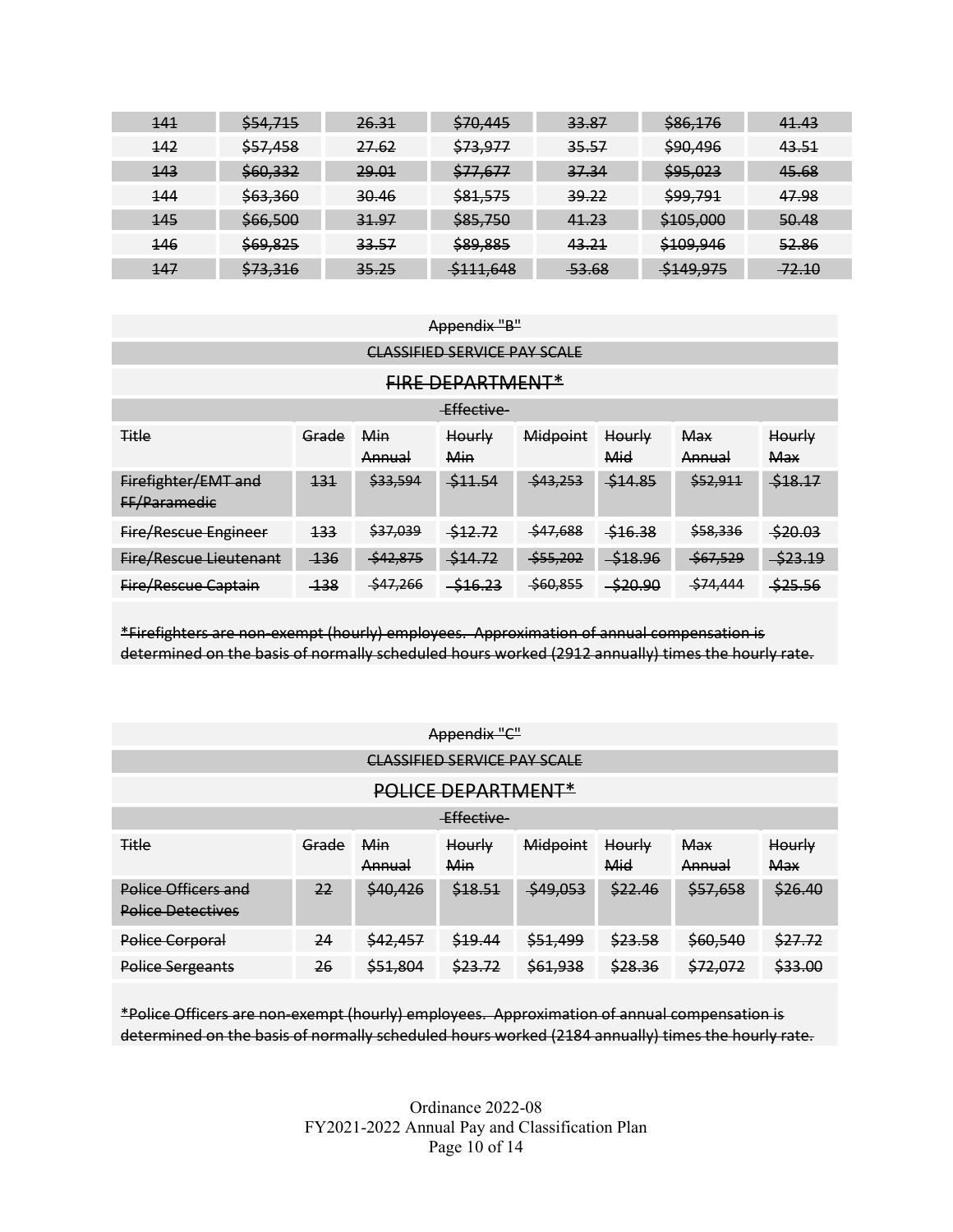SECTION 4. CONSOLIDATED PAY PLAN. The new Classified Service Pay Scale for General Employees (Appendix "A"), Fire Department (Appendix "B"), Police Department (Appendix "C"), and Senior Managers and Directors (Appendix "D"), are hereby adopted for Fiscal Year 2021- 2022.

SECTION 5. SEVERABILITY. If any section, subsection, sentence, clause, phrase of this Ordinance, or the particular application thereof, shall be held invalid by any court, administrative agency or other body with appropriate jurisdiction, the remaining sections, subsections, sentences, clauses and phrases under application shall not be affected thereby.

SECTION 6. EFFECTIVE DATE. This Ordinance shall be effective on April 17, 2022, after its second reading, public hearing and final enaction.

ENACTED by the City Commission this 5<sup>th</sup> day of April 2022.

### CITY OF FERNANDINA BEACH

Mich of LaV MICHAEL A. LEDNOVICH Mayor – Commissioner

CAROLINE BEST<br>
City Clerk<br>
City Clerk<br>
City Attorney

ATTEST: APPROVED AS TO FORM AND LEGALITY:

\_\_\_\_\_\_\_\_\_\_\_\_\_\_\_\_\_\_\_\_\_\_\_\_\_\_\_\_\_\_\_ \_\_\_\_\_\_\_\_\_\_\_\_\_\_\_\_\_\_\_\_\_\_\_\_\_\_\_\_\_\_

City Attorney

Date of First Reading: March 1, 2022 Date of Second/Final Reading: April 5, 2022 Date of Publication: March 23, 2022

> Ordinance 2022-08 FY2021-2022 Annual Pay and Classification Plan Page 11 of 14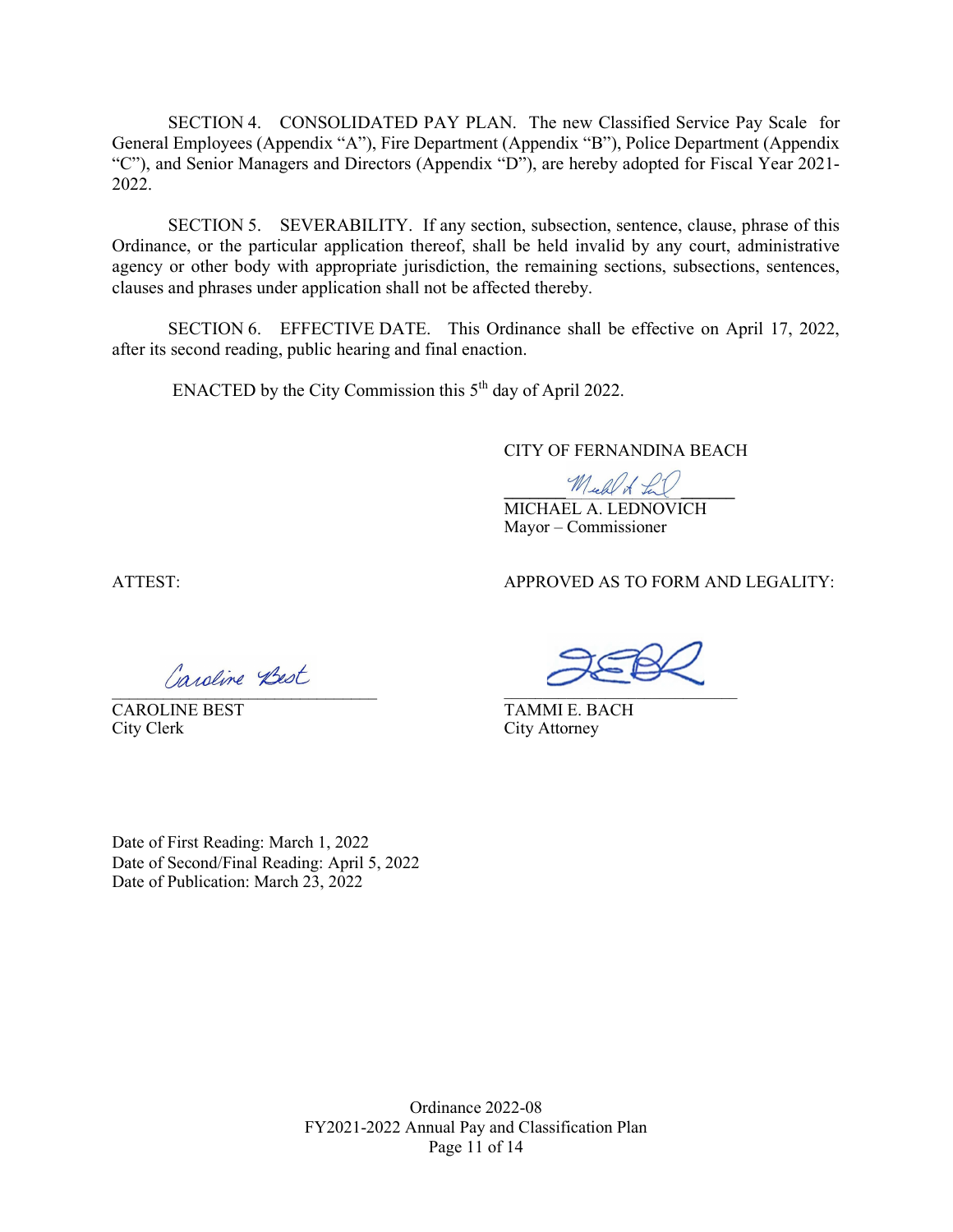# Appendix "A" CLASSIFIED SERVICE PAY SCALE GENERAL EMPLOYEES

|              | <b>MINIMUM</b> | <b>MINIMUM</b> | <b>MIDPOINT</b> | <b>MIDPOINT</b> | <b>MAXIMUM</b>  | <b>MAXIMUM</b> |
|--------------|----------------|----------------|-----------------|-----------------|-----------------|----------------|
| <b>GRADE</b> | <b>ANNUAL</b>  | <b>HOURLY</b>  | <b>ANNUAL</b>   | <b>HOURLY</b>   | <b>ANNUAL</b>   | <b>HOURLY</b>  |
| 201          | \$31,200       | \$15.00        | \$39,000        | \$18.75         | \$46,800        | \$22.50        |
| 202          | \$32,760       | \$15.75        | \$40,950        | \$19.69         | \$49,140        | \$23.63        |
| 203          | \$34,398       | \$16.54        | \$42,998        | \$20.67         | \$51,597        | \$24.81        |
| 204          | \$36,118       | \$17.36        | \$45,147        | \$21.71         | \$54,177        | \$26.05        |
| 205          | \$37,924       | \$18.23        | \$47,405        | \$22.79         | \$56,886        | \$27.35        |
| 206          | \$39,820       | \$19.14        | \$49,775        | \$23.93         | \$59,730        | \$28.72        |
| 207          | \$41,811       | \$20.10        | \$52,264        | \$25.13         | \$62,716        | \$30.15        |
| 208          | \$43,902       | \$21.11        | \$54,877        | \$26.38         | <u>\$65,852</u> | \$31.66        |
| 209          | \$46,097       | \$22.16        | \$57,621        | \$27.70         | \$69,145        | \$33.24        |
| 210          | \$48,401       | \$23.27        | \$60,502        | \$29.09         | \$72,602        | \$34.90        |
| 211          | \$50,822       | \$24.43        | \$63,527        | \$30.54         | \$76,232        | \$36.65        |
| 212          | \$53,363       | \$25.66        | \$66,703        | \$32.07         | \$80,044        | \$38.48        |
| 213          | \$56,031       | \$26.94        | \$70,038        | \$33.67         | \$84,046        | \$40.41        |
| 214          | \$58,832       | \$28.28        | \$73,540        | \$35.36         | \$88,248        | \$42.43        |
| 215          | \$61,774       | \$29.70        | \$77,217        | \$37.12         | \$92,661        | \$44.55        |
| 216          | \$64,863       | \$31.18        | \$81,078        | \$38.98         | \$97,294        | \$46.78        |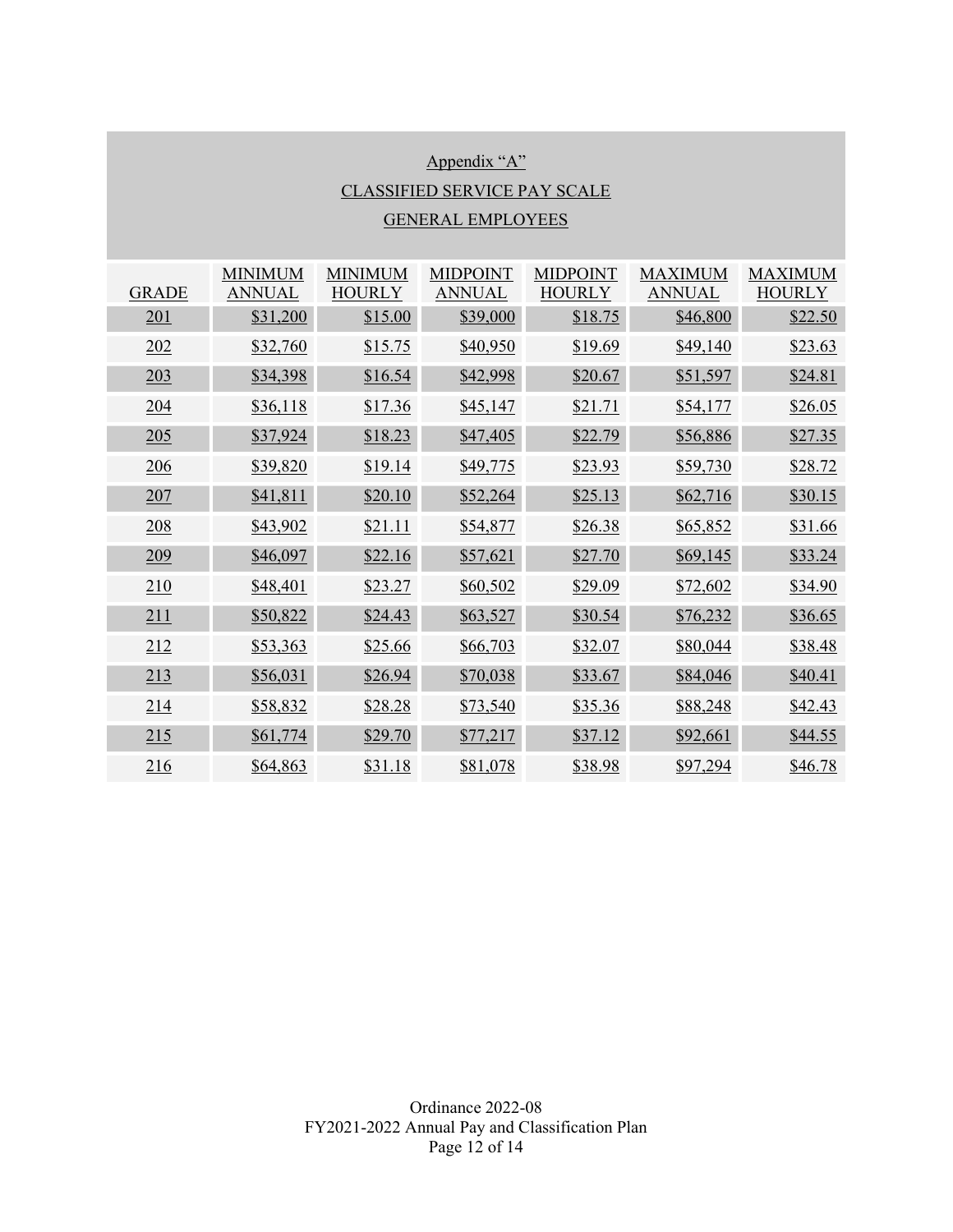| Appendix "B"                        |                            |                            |                             |                 |                   |                |  |  |  |
|-------------------------------------|----------------------------|----------------------------|-----------------------------|-----------------|-------------------|----------------|--|--|--|
| <b>CLASSIFIED SERVICE PAY SCALE</b> |                            |                            |                             |                 |                   |                |  |  |  |
| <b>FIRE DEPARTMENT</b>              |                            |                            |                             |                 |                   |                |  |  |  |
| <b>STEP</b>                         | FIREFIGHTER/<br><b>EMT</b> | FIREFIGHTER/<br><b>PMT</b> | <b>LEAD</b><br><b>MEDIC</b> | <b>ENGINEER</b> | <b>LIEUTENANT</b> | <b>CAPTAIN</b> |  |  |  |
| $\perp$                             | \$43,680                   | \$48,680                   | \$53,548                    | \$58,902        | \$64,793          | \$71,272       |  |  |  |
| $\overline{2}$                      | \$44,990                   | \$50,140                   | \$55,154                    | \$60,669        | \$66,737          | \$73,410       |  |  |  |
| $\overline{3}$                      | \$46,790                   | \$52,146                   | \$57,361                    | \$63,096        | \$69,406          | \$76,347       |  |  |  |
| $\overline{4}$                      | \$49,130                   | \$54,753                   | \$60,229                    | \$66,251        | \$72,877          | \$80,164       |  |  |  |
| $\overline{5}$                      | \$51,586                   | \$57,491                   | \$63,240                    | \$69,563        | \$76,520          | \$84,172       |  |  |  |
| 6                                   | \$51,586                   | \$57,491                   | \$63,240                    | \$69,563        | \$76,520          | \$84,172       |  |  |  |
| $\overline{1}$                      | \$54,165                   | \$60,366                   | \$66,402                    | \$73,041        | \$80,346          | \$88,381       |  |  |  |
| 8                                   | \$54,165                   | \$60,366                   | \$66,402                    | \$73,041        | \$80,346          | \$88,381       |  |  |  |
| $\overline{9}$                      | \$56,874                   | \$63,384                   | \$69,722                    | \$76,693        | \$84,364          | \$92,800       |  |  |  |
| 10                                  | \$56,874                   | \$63,384                   | \$69,722                    | \$76,693        | \$84,364          | \$92,800       |  |  |  |
| 11                                  | \$58,011                   | \$64,651                   | \$71,117                    | \$78,227        | \$86,051          | \$94,656       |  |  |  |
| 12                                  | \$58,011                   | \$64,651                   | \$71,117                    | \$78,227        | \$86,051          | \$94,656       |  |  |  |
| <u>13</u>                           | \$59,171                   | \$65,945                   | \$72,539                    | \$79,792        | \$87,772          | \$96,549       |  |  |  |
| 14                                  | \$59,171                   | \$65,945                   | \$72,539                    | \$79,792        | \$87,772          | \$96,549       |  |  |  |
| 15                                  | \$60,355                   | \$67,263                   | \$73,990                    | \$81,388        | \$89,527          | \$98,480       |  |  |  |
| 16                                  | \$60,355                   | \$67,263                   | \$73,990                    | \$81,388        | \$89,527          | \$98,480       |  |  |  |
| 17                                  | \$60,958                   | \$67,936                   | \$74,730                    | \$82,201        | \$90,423          | \$99,465       |  |  |  |
| <u>18</u>                           | \$61,568                   | \$68,615                   | \$75,477                    | \$83,024        | \$91,327          | \$100,459      |  |  |  |
| <u>19</u>                           | \$62,183                   | \$69,302                   | \$76,232                    | \$83,854        | \$92,240          | \$101,464      |  |  |  |
| 20                                  | \$62,805                   | \$69,995                   | \$76,994                    | \$84,692        | \$93,163          | \$102,478      |  |  |  |

Firefighters are non-exempt (hourly) employees. Annual compensation is determined on the basis of normally scheduled hours worked (2912 annually) multiplied by the hourly rate.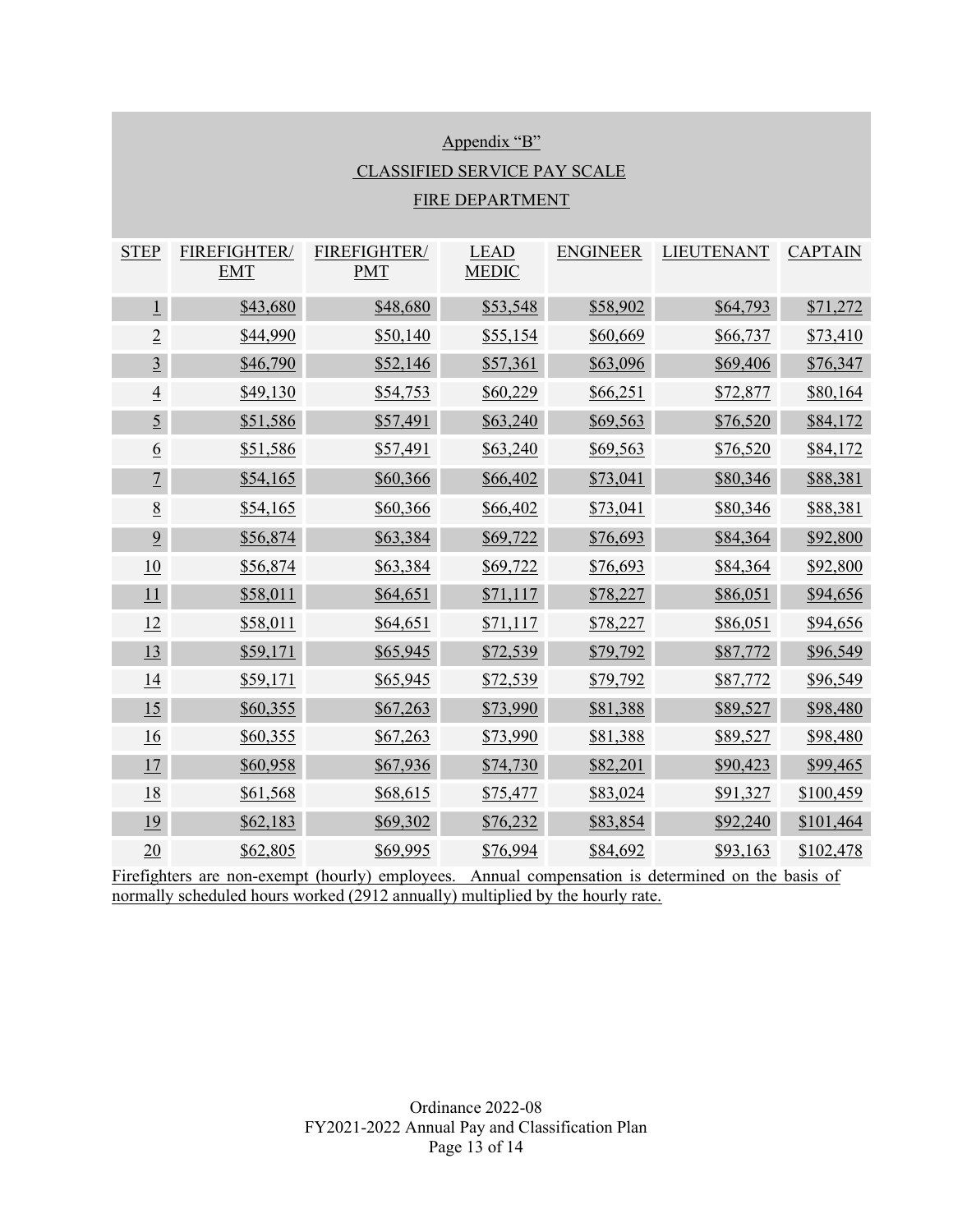| Appendix "C"                                    |                |                |                 |                 |                |                |  |
|-------------------------------------------------|----------------|----------------|-----------------|-----------------|----------------|----------------|--|
| <b>CLASSIFIED SERVICE PAY SCALE</b>             |                |                |                 |                 |                |                |  |
| POLICE DEPARTMENT                               |                |                |                 |                 |                |                |  |
|                                                 |                |                |                 |                 |                |                |  |
|                                                 | <b>MINIMUM</b> | <b>MINIMUM</b> | <b>MIDPOINT</b> | <b>MIDPOINT</b> | <b>MAXIMUM</b> | <b>MAXIMUM</b> |  |
| <b>TITLE</b>                                    | <b>ANNUAL</b>  | <b>HOURLY</b>  | <b>ANNUAL</b>   | <b>HOURLY</b>   | <b>ANNUAL</b>  | <b>HOURLY</b>  |  |
| POLICE OFFICERS AND<br><b>POLICE DETECTIVES</b> | \$42,456       | \$19.44        | \$51,498        | \$23.58         | \$60,540       | \$27.72        |  |
| POLICE CORPORAL                                 | \$44,575       | \$20.41        | \$54,075        | \$24.76         | \$63,576       | \$29.11        |  |
| POLICE SERGEANT                                 | \$54,403       | \$24.91        | \$65,039        | \$29.78         | \$75,675       | \$34.65        |  |

Police Officers are non-exempt (hourly) employees. Annual compensation is determined on the basis of normally scheduled hours worked (2184 annually) multiplied by the hourly rate.

### Appendix "D"

# CLASSIFIED SERVICE PAY SCALE

### SENIOR MANAGERS AND DIRECTORS

| <b>GRADE</b> | <b>MINIMUM</b><br><b>ANNUAL</b> | <b>MINIMUM</b><br><b>HOURLY</b> | <b>MIDPOINT</b><br><b>ANNUAL</b> | <b>MIDPOINT</b><br><b>HOURLY</b> | <b>MAXIMUM</b><br><b>ANNUAL</b> | <b>MAXIMUM</b><br><b>HOURLY</b> |
|--------------|---------------------------------|---------------------------------|----------------------------------|----------------------------------|---------------------------------|---------------------------------|
| 136          | \$42,875                        | 20.61                           | \$55,202                         | 26.54                            | \$67,529                        | 32.47                           |
| 137          | \$45,018                        | 21.64                           | \$57,961                         | 27.87                            | \$70,903                        | 34.09                           |
| 138          | \$47,266                        | 22.72                           | \$60,855                         | 29.26                            | \$74,444                        | 35.79                           |
| 139          | \$49,623                        | 23.86                           | \$63,890                         | 30.72                            | \$78,157                        | 37.58                           |
| 140          | \$52,100                        | 25.05                           | \$67,079                         | 32.25                            | \$82,058                        | 39.45                           |
| 141          | \$54,715                        | 26.31                           | \$70,445                         | 33.87                            | \$86,176                        | 41.43                           |
| 142          | \$57,458                        | 27.62                           | \$73,977                         | 35.57                            | \$90,496                        | 43.51                           |
| 143          | \$60,332                        | 29.01                           | \$77,677                         | 37.34                            | \$95,023                        | 45.68                           |
| 144          | \$63,360                        | 30.46                           | \$81,575                         | 39.22                            | \$99,791                        | 47.98                           |
| 145          | \$66,500                        | 31.97                           | \$85,750                         | 41.23                            | \$105,000                       | 50.48                           |
| 146          | \$69,825                        | 33.57                           | \$89,885                         | 43.21                            | \$109,946                       | 52.86                           |
| 147          | \$73,316                        | 35.25                           | \$111,648                        | 53.68                            | \$149,975                       | 72.10                           |

Ordinance 2022-08 FY2021-2022 Annual Pay and Classification Plan Page 14 of 14